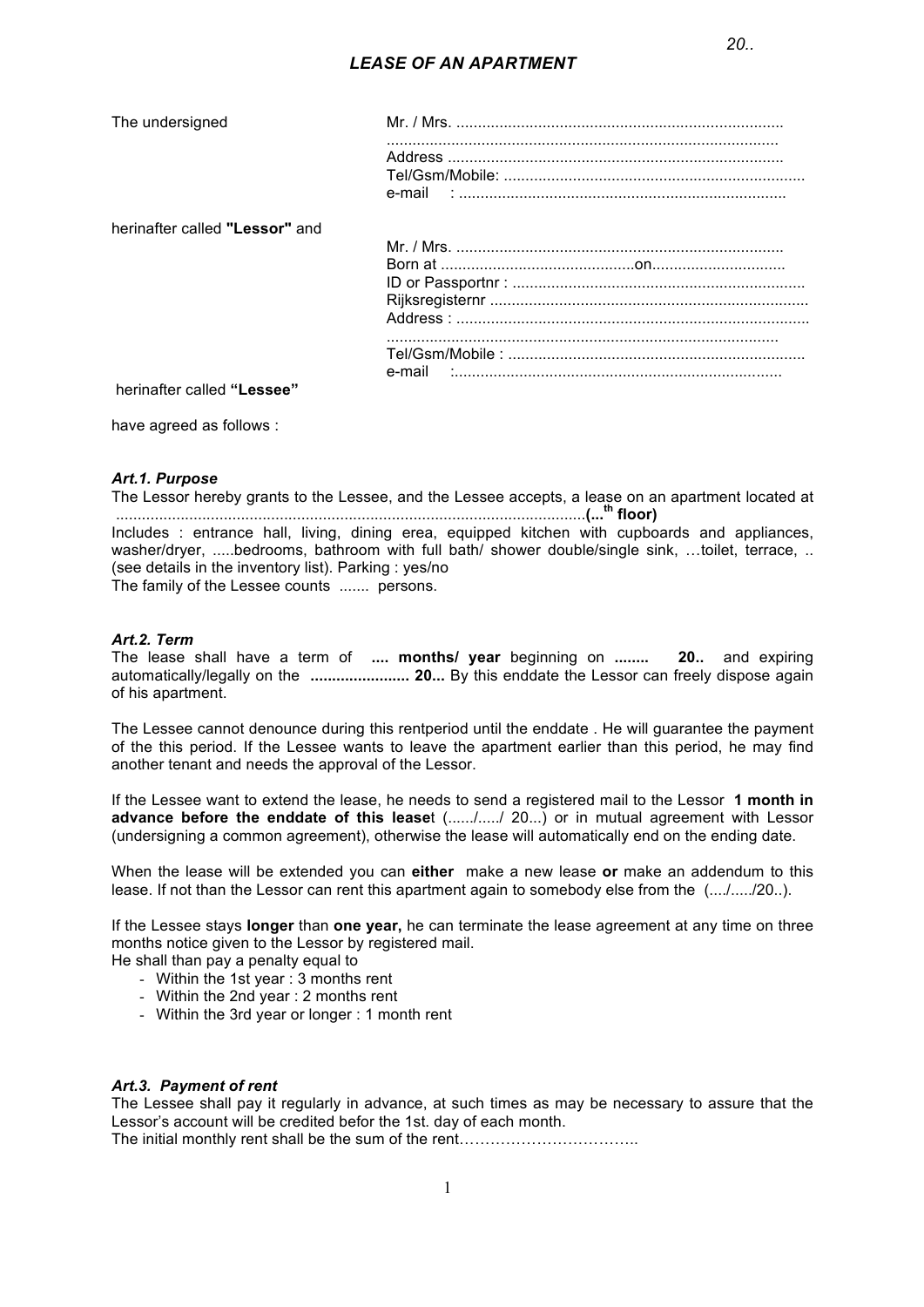|                     | Until further notice, payments shall be made to the account |  |  |  | number |
|---------------------|-------------------------------------------------------------|--|--|--|--------|
|                     |                                                             |  |  |  |        |
|                     |                                                             |  |  |  |        |
|                     | Total amount : $\epsilon$ split as following :              |  |  |  |        |
|                     |                                                             |  |  |  |        |
|                     | - Standard T.V. connection with 35 channels                 |  |  |  |        |
|                     | - Standard Internet connection for 2 pc users               |  |  |  |        |
| - Water connection, |                                                             |  |  |  |        |
| - Gas connection.   |                                                             |  |  |  |        |
| - Heating           |                                                             |  |  |  |        |
| $E$ lootrioitu      |                                                             |  |  |  |        |

- Electricity
- Commmon charges
- Cleaning ( ... number of hours/ week)

The fee for the heating and electricity consumption is calculated at .............euro/m, if you use more a supplement will be charged or immediately or at the end of the period.

#### Art.4. Escalation of the rent

Applies only when you stay longer than a year.

Than the parties agree that the rent shall be linked to to the index of health prices announced in the "Moniteur Belge" "Belgisch Staatsbald".

Each year, on the anniversary of the date on which the lease agreement came into effect, the rent shall be adjusted automatically and without further agreement, in accordance with the following formula:

(Initial monthly rent) X (new index)

New monthly rent =  $---$ 

(initial index)

The initial monthly rent is mentioned in Art.3.

The new index is the one of the month preceding the anniversary of the date on which the lease agreement came into effect. The initial index is that of the months preceding the month in which the lease agreement was signed, i.e.the month .........................  $20...$  $=$  ............. http://www.aclvb.be/werknemers/index/indexcijfers-2010

The adjustment is only effective after the written request of the Lessor and only is effective three months before the request.

#### Art.5. Tenancy costs

All periodic charges for electricity, gas, telephone, television, internet and similar services, and all related charges, such as those which are made for connections, advance deposits and meter rental, shall be at the charge of the Lessor.

### Art.6, Taxes

by

All taxes levied by the public authorities for services rendered to tenants of the building shall be paid

the Lessor. The Lessor shal bear the anticipatory tax on income from real property.

#### Art.7. Security

The Lessee shall delivery to the Lessor by way of quarantee a maximum amount corresponding with 2 Euro) to render to the Lessor all sums owed by the Lessee by reason of the lease agreement or matters arising there from, upon presentation of:

- An agreement between parties; or
- A judgment, even if rendered by default or subject to appeal, or
- The report of an expert appointed by the parties or, if they fail to appoint one, by a court.

This amount can be a bankcheque/ cash / blocked account on both names / bankquarantee. Given at least before  $\ldots \ldots \ldots \ldots \ldots$  /20...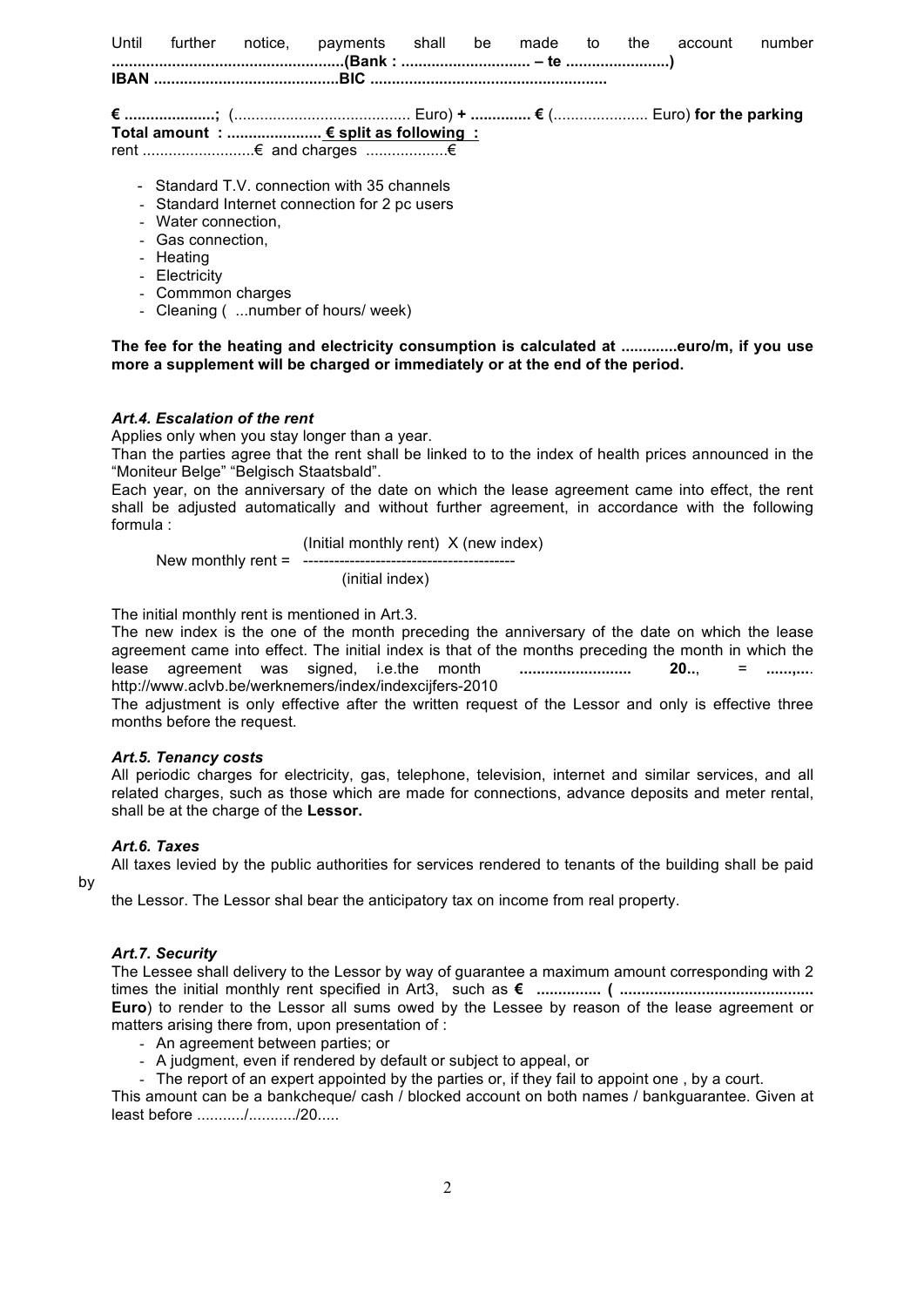# *Art.8. Insurance, Accidents, Liabilities, Repairs and MaintenanceVerzekering, ongevallen, aansprakelijkheid, herstellingen en onderhoud*

a) During the entire term of the lease, the Lessee shall maintain insurance for his liabilities in respect of fire and water damage to the premises, in an amount equal to 240 (two hundred and forty) times the initial monthly rent specified in Article 3, unless parties mutually agree otherwise.

The insurance policy shall obligate the insurer not to terminate the policy without informing the Lessor. Within thirty days after signing this lease agreement, **the Lessee shall provide evidence that he has obtained the necessary insurance. He needs also to insure his own belongings.**

b) The Lessee shall immediately inform the Lessor of any accident for which the Lessor may be held liable. He shall do the same with respect to any damage to the roof or to the structure of the building, which must be repaired at the cost of the Lessor. The Lessee shall tolerate the performance of major repairs incumbent upon the Lessor, even

if the work should continue for more than forty days.

c) The Lessee shall bear the cost of small repairs and maintenance work on the premises, as well as that of major repairs which would normally be incumbent upon the Lessor but which have been rendered necessary by the Lessee or by a third party for whom the Lessee is responsible.

The Lessee shall also bear the costs of sweeping the private chimneys and fireplaces of liquid and solid fuel at least once a year, replacing cracked or broken windows, maintaining in good condition the shutters as well as all equipment and appliances in the premises, including, without limitation, those which relate to water, gas, electricity and central heating, all sanitary equipment and all waste pipes, septic tanks, cesspools, doorbell and telephone equipment.

The Lessee shall, if necessary, repair or replace all equipment and appliances which may be damaged during the term of the lease, unless the damages are attributable to age or inherent defects. As long as he occupies the premises, the Lessee shall protect the installations from frost and shall ensure that the sanitary equipment, the pipes and the drains are not obstructed through his acts or omissions.

The Lessee shall maintain the garden properly. Trim the bushes and hedges, cut the lawn regularly, do the weeding, keep the paths clean, fertilize and water.

All damages resulting from the Lessee's failure to observe the foregoing provisions shall be repaired at the Lessee's expense.

- d) The Lessor shall not be responsible for any inconvenience or damage that may occur in regard to the foregoing utilities or equipment, whatever the cause may be. The Lessor shall not be liable for the accidental interruption or malfunctioning of any services or equipment in the premises for which the Lessor is responsible, unless it is shown that the Lessor was informed there of and did not immediately take all possible steps to remedy the situation.
- e) The Lessee shall maintain the premises in a good state of cleanliness.

## *Art. 9. Alterations to the Premises*

The premises may not be altered without the written consent of the Lessor. Unless otherwise agreed, all alterations shall become the property of the Lessor without payment of any indemnity to the Lessee.

In the absence of a written agreement, the Lessor shall have the right to require that the rental property be restored to its original condition.

## *Art. 10. Opening and Closing Inventories*

The parties agree that a detailed description of the premises shall be prepared, for the account of both parties, before the Lessee takes possession.

They designate **Expertise xxxxxxxxxxxxxxxxxx , xxxxxxxxxxxxxxxxx xxxxxxxxxx** as the expert for this purpose.

The expert designated to prepare the description of the premises at the commencement of the lease shall also prepare the description at the end of the term, no later than the last day of the lease. Or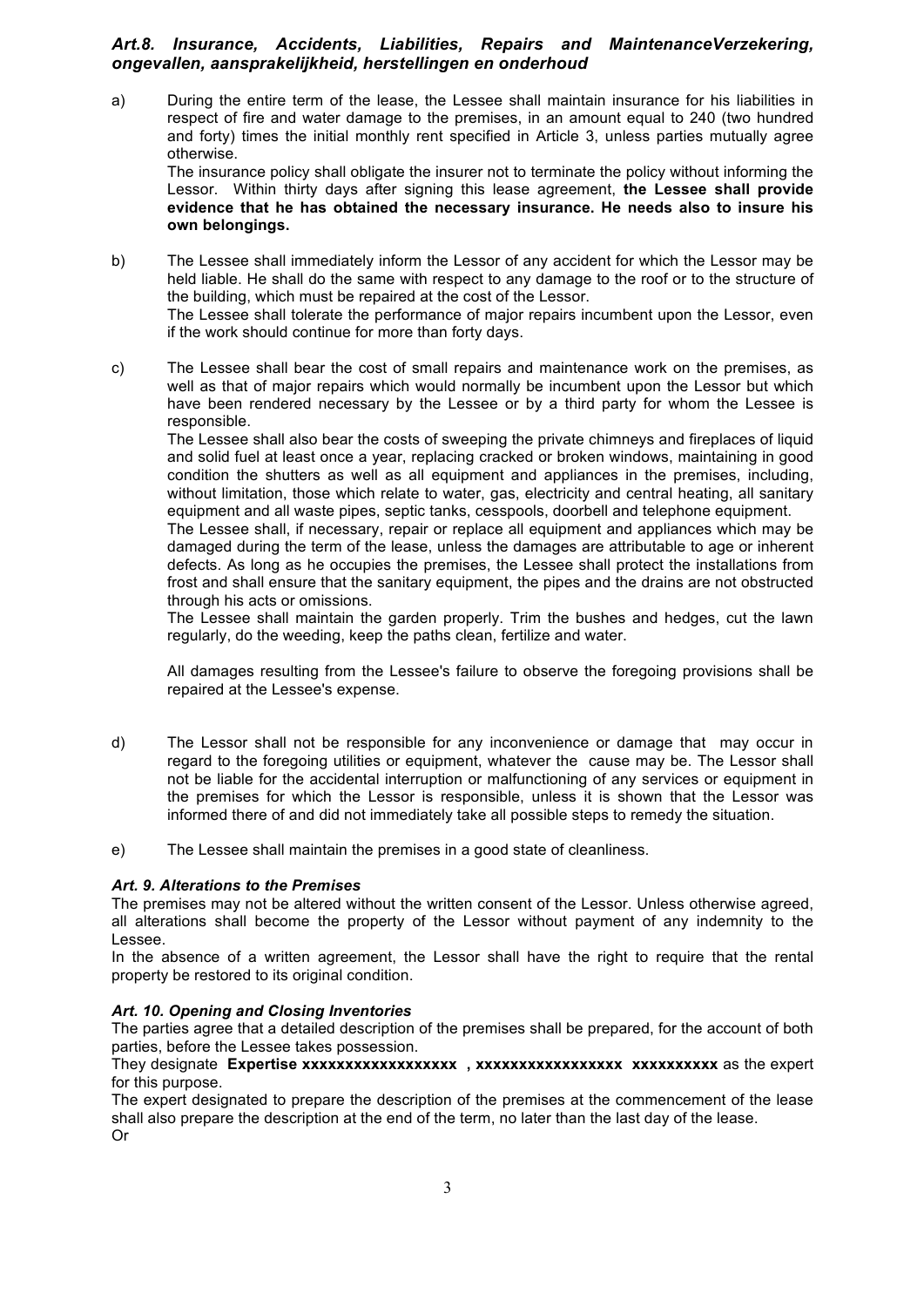The parties agree that they agree together on a detailed description in common agreement.

## *Art. 11. Use of the Premises*

The Lessee represents that he is renting the premises for his own use, as his principal place of residence and that of his family. This intended use may not be changed, and the Lessee may not sublet the premises in whole or in part or assign his rights there to, without the Lessor's written consent. The premises shall in no event be subject to the law on commercial leases.

## *Art. 12. Choice of Domicile - Civil Status*

The Lessee elects domicile in the premises for the entire term of the lease. This election shall apply in respect of all matters arising from the lease, unless the Lessee gives notice to the Lessor of a new domicile after he has left the premises. The Lessor elects domicile at the address herein before mentioned, if it is located in Belgium or at such address in Belgium as the Lessor may hereafter designate.

So long as the Lessor has not designated a domicile in Belgium, the Lessor shall be considered domiciled at the address of the agency through which this agreement was concluded.

## *Art. 13. Expropriation - Rescission*

a)If the premises are expropriated, the Lessee shall have no right to be indemnified by the Lessor, but shall assert his claims only against the expropriating authority.

b)If the lease is rescinded for fault on the part of the Lessee, in accordance with Art. 1670 of the Civil Code, the parties stipulate that the period required for a new rental shall be deemed to be three months.

## *Art. 14. Notices and Visits*

In case the premises are offered for sale by the Lessor, and during the three months preceding the end of the term, the Lessee shall allow the Lessor to post notices in the most visible portions of the premises, and shall allow prospective purchasers or tenants to visit the premises freely and completely during no more than two days per week and three consecutive hours per day, to be defined by agreement of the parties. During the entire term of the lease, the Lessor and the Lessor's agents shall have the right to visit the premises on prior appointment.

## *Art. 15. Occupancy*

The Lessee shall occupy the premises as a **bonus pater familiae.**

## **Art. 16. Registration - Binding Effect**

The costs of registering this agreement shall be borne by the Lessor.

The Lessor shall ensure that the agreement is registered. The obligations arising under this agreement are indivisible and shall be binding upon the parties and their respective heirs or successors in any capacity whatever. The heirs or successors of the Lessee may, however, terminate the lease within six months of the death of any Lessee, by a notice given by registered mail at least three months in advance.

## *Art. 17. Applicable Laws*

The rights and duties of the parties are defined in this agreement and, as concerns all matters not expressly mentioned, shall be determined in accordance with Belgian Law.

## *Art. 18. EPC (Energieprestatiecertificaat)*

The Lessee received a proof of the EPC Energie consumption certifiacte of the Lessor.

## *Special conditions :*

At the end of the lease the Lessor will charge the Lessee 75  $\epsilon$  for the total cleaning of the apartment (such as windows in and out, washing, ironing of bedlinnen, filter of the extractor, filter of the dryer, washer, …)

Signed at Antwerp**, ………………………….. 20..** in four copies including three for the Lessee for purposes of registration, each party acknowledging receipt of one copy.